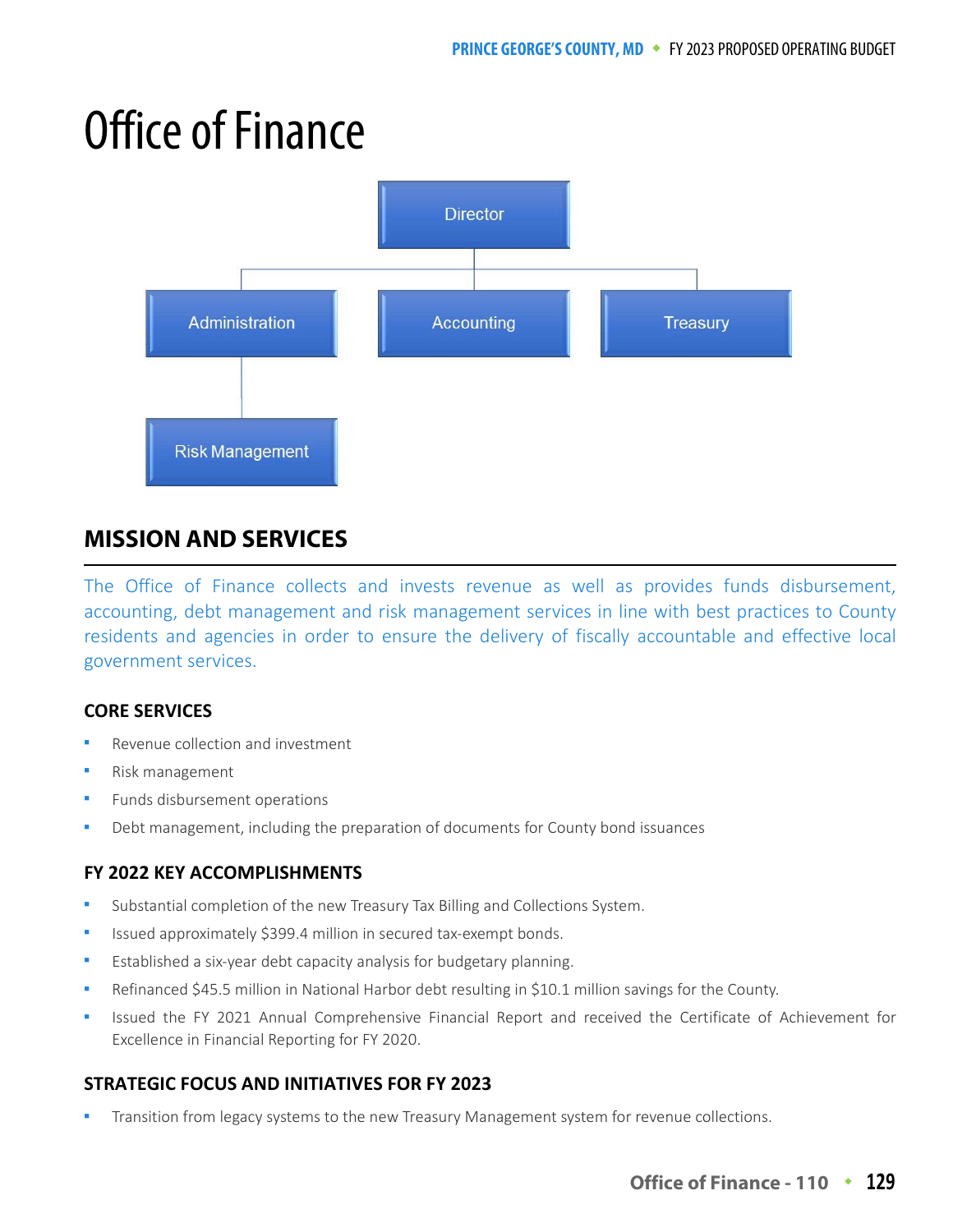- Enhance staffing resources to ensure the continuity of operations.
- Lead a multi-agency effort to develop an indirect cost allocation program for federal grants to ensure that the County recovers maximum indirect cost.
- **Ensure the periodic review of risk management reserves to identify potential policy changes to improve its fiscal** integrity.

# **FY 2023 BUDGET SUMMARY**

The FY 2023 proposed budget for the Office of Finance is \$5,381,700, an increase of \$395,300 or 7.9% over the FY 2022 approved budget.

#### **Expenditures by Fund Type**

|                   | <b>FY 2021 Actual</b> |           | FY 2022 Budget |         | FY 2022 Estimate |           | FY 2023 Proposed |         |
|-------------------|-----------------------|-----------|----------------|---------|------------------|-----------|------------------|---------|
| <b>Fund Types</b> | Amount                | % Total   | Amount         | % Total | Amount           | % Total   | Amount           | % Total |
| General Fund      | \$4,730,600           | 100.0%    | \$4,986,400    | 100.0%  | \$5,254,100      | $100.0\%$ | \$5,381,700      | 100.0%  |
| <b>Total</b>      | \$4,730,600           | $100.0\%$ | \$4,986,400    | 100.0%  | \$5,254,100      | 100.0%    | \$5,381,700      | 100.0%  |

## **Reconciliation from Prior Year**

|                                                                                                                                                                                                                     | <b>Expenditures</b> |
|---------------------------------------------------------------------------------------------------------------------------------------------------------------------------------------------------------------------|---------------------|
| <b>FY 2022 Approved Budget</b>                                                                                                                                                                                      | \$4,986,400         |
| Increase Cost: Fringe Benefits — Increase in the fringe benefit rate from 32.8% to 36.3% to align with projected costs                                                                                              | \$326,700           |
| Increase Cost: Compensation - Mandated Salary Requirements - Annualization of FY 2022 salary adjustments                                                                                                            | 174,500             |
| Add: Compensation — Funding allocated for a previously unfunded Payroll Supervisor (Accountant 3G) and two 1,000-<br>hour positions to supplement the workload while current employees train on the payroll process | 127,900             |
| Add: Compensation — Two previously unfunded Document Reviewer (Account Clerk 4G) positions to support the Treasury<br>division in improving the processing of property tax record filings                           | 113,400             |
| Increase Cost: Technology Cost Allocation - Increase in OIT charges based on anticipated countywide costs for<br>technology                                                                                         | 57,700              |
| <b>Increase Cost: Operating</b> — Increase to support costs associated with the accounts payable forensics software and a legal<br>contract for payroll services                                                    | 49,600              |
| <b>Remove: Compensation</b> — Reduction of three 1,000-hour positions to support tax system implementation; three<br>positions will continue in FY 2023                                                             | (44, 800)           |
| <b>Decrease Cost: Operating</b> — Reduction in the banking services contract, office supplies, telephone and printing to align<br>with three-year historical costs                                                  | (60, 800)           |
| Decrease Cost: Recovery Increase - Increase in recoveries due to salary increases and an increase in funded positions                                                                                               | (348,900)           |
| <b>FY 2023 Proposed Budget</b>                                                                                                                                                                                      | \$5,381,700         |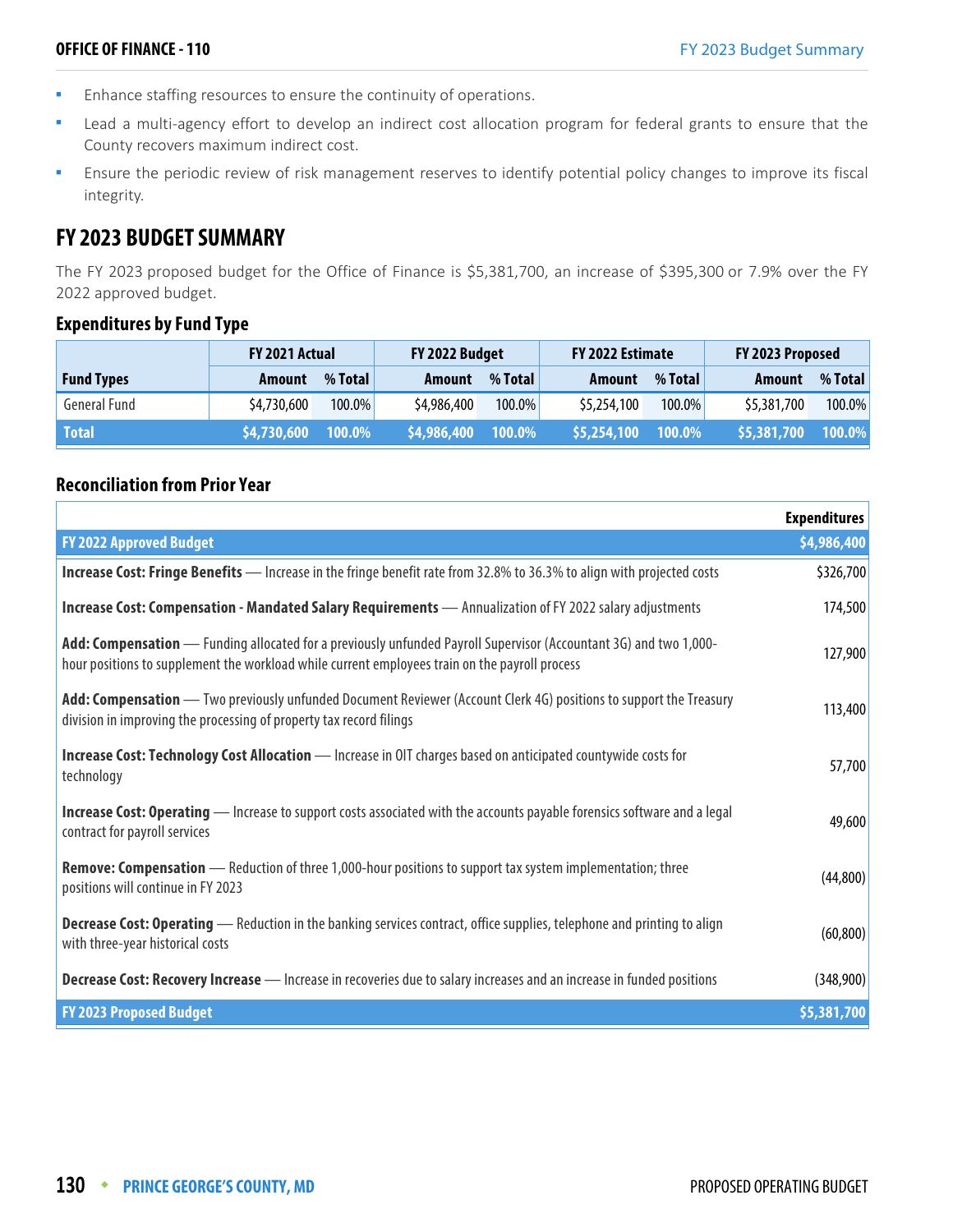# **STAFF AND BUDGET RESOURCES**

| Authorized<br><b>Positions</b> | FY 2021<br><b>Budget</b> | FY 2022<br><b>Budget</b> | FY 2023<br>Proposed | Change<br><b>FY22-FY23</b> |
|--------------------------------|--------------------------|--------------------------|---------------------|----------------------------|
| <b>General Fund</b>            |                          |                          |                     |                            |
| Full Time - Civilian           | 66                       | 67                       | 66                  | (1)                        |
| Full Time - Sworn              | $\theta$                 | $\Omega$                 | $\theta$            | $\Omega$                   |
| Subtotal - FT                  | 66                       | 67                       | 66                  | (1)                        |
| Part Time                      | $\Omega$                 | $\Omega$                 | 0                   | $\Omega$                   |
| <b>Limited Term</b>            | $\Omega$                 | $\Omega$                 | $\theta$            | $\Omega$                   |
|                                |                          |                          |                     |                            |
| Grants                         |                          |                          |                     |                            |
| Full Time - Civilian           | $\Omega$                 | $\Omega$                 | 1                   | 1                          |
| Full Time - Sworn              | 0                        | 0                        | 0                   | <sup>0</sup>               |
| Subtotal - FT                  | $\Omega$                 | $\Omega$                 | 1                   | 1                          |
| Part Time                      | <sup>0</sup>             | $\Omega$                 | $\Omega$            | $\Omega$                   |
| <b>Limited Term</b>            | 0                        | $\Omega$                 | 1                   | 1                          |
| <b>TOTAL</b>                   |                          |                          |                     |                            |
| Full Time - Civilian           | 66                       | 67                       | 67                  | $\Omega$                   |
| Full Time - Sworn              | $\Omega$                 | $\Omega$                 | 0                   | <sup>0</sup>               |
| Subtotal - FT                  | 66                       | 67                       | 67                  | $\Omega$                   |
| Part Time                      | $\Omega$                 | $\Omega$                 | $\Omega$            | $\Omega$                   |
| <b>Limited Term</b>            | 0                        | $\Omega$                 | 1                   | 1                          |

|                                    | FY 2023      |                  |                 |
|------------------------------------|--------------|------------------|-----------------|
| Positions By Classification        | Full<br>Time | Part<br>Time     | Limited<br>Term |
| <b>Account Clerks</b>              | 24           | U                | U               |
| <b>Accountants</b>                 | 23           | $\left( \right)$ |                 |
| <b>Accounting Services Manager</b> |              | $\left( \right)$ | 0               |
| <b>Accounting Technicians</b>      | 3            |                  | 0               |
| Administrative Aides               | 3            |                  | 0               |
| <b>Administrative Assistants</b>   | 4            |                  | U               |
| Administrative Specialist          | 3            |                  | 0               |
| Associate Director                 | 2            | O                | Λ               |
| Deputy Director                    |              | U                | 0               |
| <b>Director</b>                    |              |                  | 0               |
| Executive Administrative Aide      |              | O                | 0               |
| Info Tech Proj Coord               |              |                  |                 |
| TOTAL                              | 67           |                  |                 |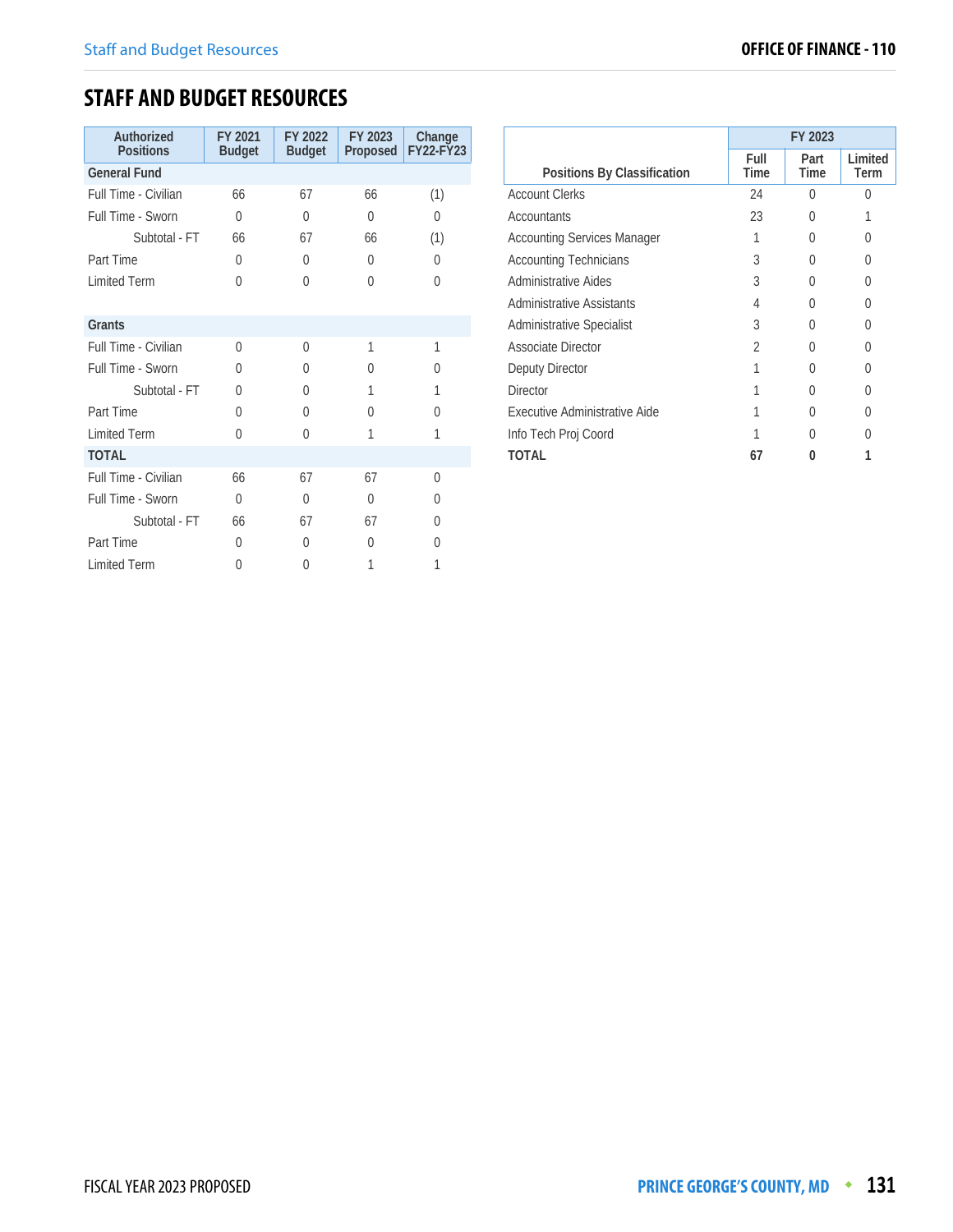|                        | <b>FY 2021</b> | <b>FY 2022</b> | <b>FY 2022</b>  | <b>FY 2023</b>  | <b>Change FY22-FY23</b> |             |
|------------------------|----------------|----------------|-----------------|-----------------|-------------------------|-------------|
| Category               | Actual         | <b>Budget</b>  | <b>Estimate</b> | <b>Proposed</b> | Amount $(5)$            | Percent (%) |
| Compensation           | \$5,295,494    | \$5,475,200    | \$5,529,000     | \$5,846,200     | \$371,000               | 6.8%        |
| <b>Fringe Benefits</b> | 1,801,897      | 1,797,600      | 1,921,200       | 2,124,300       | 326,700                 | 18.2%       |
| <b>Operating</b>       | 1,166,509      | 1,246,700      | 1,337,000       | 1,293,200       | 46,500                  | 3.7%        |
| Capital Outlay         |                |                |                 |                 |                         |             |
| <b>SubTotal</b>        | \$8,263,900    | \$8,519,500    | \$8,787,200     | \$9,263,700     | \$744,200               | 8.7%        |
| Recoveries             | (3,533,300)    | (3,533,100)    | (3,533,100)     | (3,882,000)     | (348,900)               | 9.9%        |
| <b>Total</b>           | \$4,730,600    | \$4,986,400    | \$5,254,100     | \$5,381,700     | \$395,300               | 7.9%        |

## **Expenditures by Category - General Fund**

In FY 2023, compensation expenditures increase 6.8% above the FY 2022 budget due to funding a vacant Payroll Supervisor (Accountant 3G) and Document Reviewer (Account Clerk 4G) and the annualization of prior year salary adjustments. Compensation costs includes funding for all 66 full time positions and three temporary/seasonal positions. One full time and one limited term grant funded position are funded via the American Rescue Plan Act grant program. Fringe benefits expenditures increase 18.2% to reflect an increase in the fringe benefits rate from 32.8% to 34.2% to align with projected costs.

Operating expenditures increase 3.7% over the FY 2022 budget, primarily due to an increase in the technology allocation charge. Other increases include adding the accounts payable forensics software and a legal contract for payroll services. These increases are offset by the reduction of the banking services financial custodianship and legal tax service contracts.

Recoveries increase 9.9% over the FY 2022 budget due to mandated salary increases and funding unfunded positions which included additional recoveries.

#### **Expenditures by Division - General Fund**

|                            | <b>FY 2021</b> | <b>FY 2022</b> | <b>FY 2022</b>  | FY 2023         | <b>Change FY22-FY23</b> |             |
|----------------------------|----------------|----------------|-----------------|-----------------|-------------------------|-------------|
| Category                   | Actual         | <b>Budget</b>  | <b>Estimate</b> | <b>Proposed</b> | Amount $(5)$            | Percent (%) |
| Administration             | \$491,530      | \$434,300      | \$642,500       | \$575,100       | \$140,800               | 32.4%       |
| <b>Accounting Division</b> | 1,913,414      | 2,120,600      | 1,954,100       | 2,100,300       | (20, 300)               | $-1.0\%$    |
| <b>Treasury Division</b>   | 2,325,656      | 2,431,500      | 2,657,500       | 2,706,300       | 274,800                 | 11.3%       |
| <b>Total</b>               | \$4,730,600    | \$4,986,400    | \$5,254,100     | \$5,381,700     | \$395,300               | 7.9%        |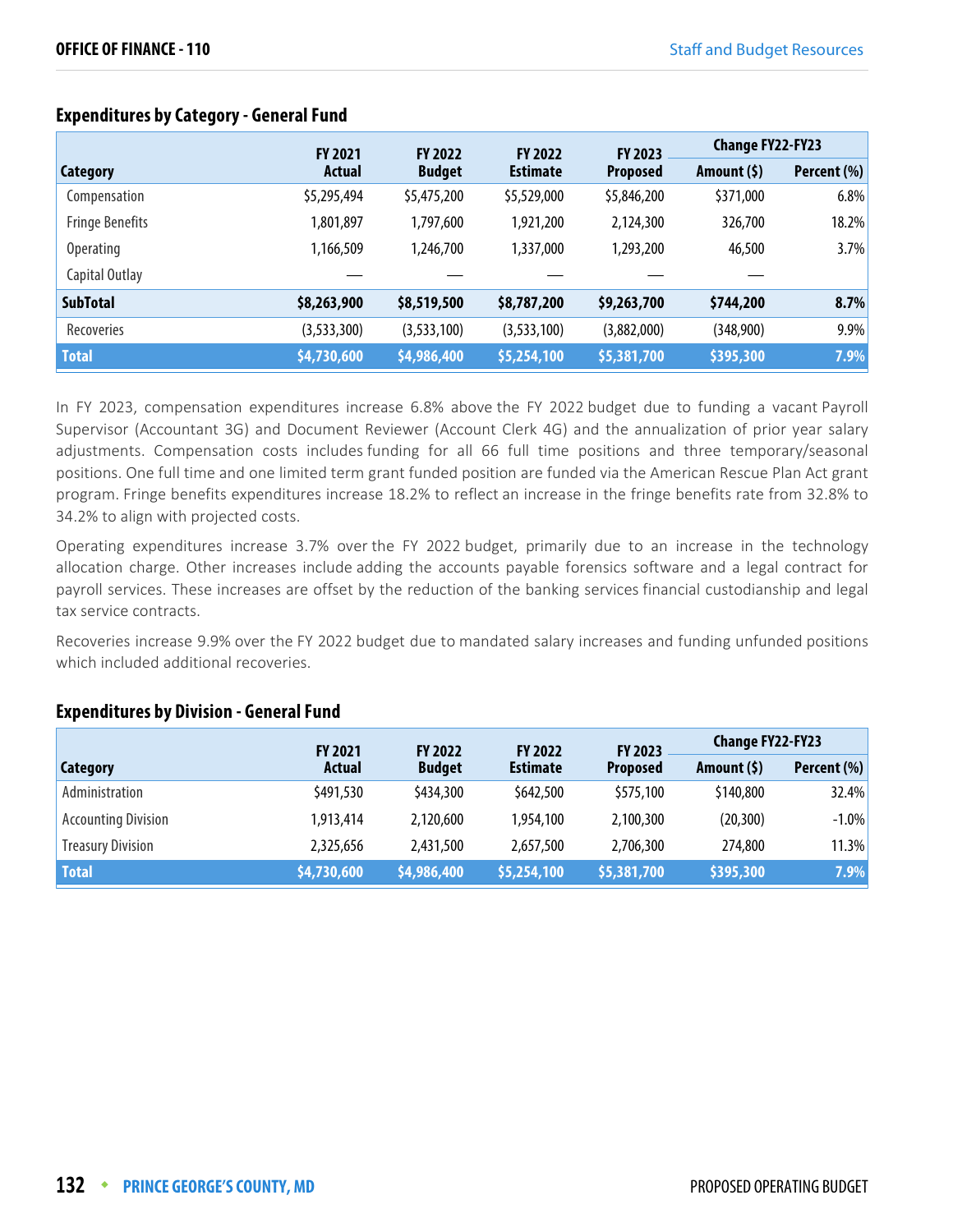# **General Fund - Division Summary**

|                                  | FY 2021       | FY 2022       | FY 2022         | FY 2023         | <b>Change FY22-FY23</b> |             |
|----------------------------------|---------------|---------------|-----------------|-----------------|-------------------------|-------------|
| <b>Category</b>                  | <b>Actual</b> | <b>Budget</b> | <b>Estimate</b> | <b>Proposed</b> | Amount $(5)$            | Percent (%) |
| <b>Administration</b>            |               |               |                 |                 |                         |             |
| Compensation                     | \$1,314,685   | \$1,249,600   | \$1,331,000     | \$1,277,900     | \$28,300                | 2.3%        |
| <b>Fringe Benefits</b>           | 353,954       | 416,100       | 471,900         | 464,400         | 48,300                  | 11.6%       |
| <b>Operating</b>                 | 154,749       | 143,100       | 170,600         | 188,700         | 45,600                  | 31.9%       |
| Capital Outlay                   |               |               |                 |                 |                         |             |
| <b>SubTotal</b>                  | \$1,823,388   | \$1,808,800   | \$1,973,500     | \$1,931,000     | \$122,200               | 6.8%        |
| Recoveries                       | (1,331,858)   | (1,374,500)   | (1,331,000)     | (1,355,900)     | 18,600                  | $-1.4%$     |
| <b>Total Administration</b>      | \$491,530     | \$434,300     | \$642,500       | \$575,100       | \$140,800               | 32.4%       |
| <b>Accounting Division</b>       |               |               |                 |                 |                         |             |
| Compensation                     | \$2,479,931   | \$2,577,000   | \$2,471,700     | \$2,777,200     | \$200,200               | 7.8%        |
| <b>Fringe Benefits</b>           | 885,421       | 858,200       | 881,700         | 1,009,100       | 150,900                 | 17.6%       |
| Operating                        | 367,918       | 381,300       | 393,600         | 398,000         | 16,700                  | 4.4%        |
| Capital Outlay                   |               |               |                 |                 |                         |             |
| <b>SubTotal</b>                  | \$3,733,270   | \$3,816,500   | \$3,747,000     | \$4,184,300     | \$367,800               | 9.6%        |
| Recoveries                       | (1,819,856)   | (1,695,900)   | (1,792,900)     | (2,084,000)     | (388, 100)              | 22.9%       |
| <b>Total Accounting Division</b> | \$1,913,414   | \$2,120,600   | \$1,954,100     | \$2,100,300     | \$(20, 300)             | $-1.0%$     |
| <b>Treasury Division</b>         |               |               |                 |                 |                         |             |
| Compensation                     | \$1,500,878   | \$1,648,600   | \$1,726,300     | \$1,791,100     | \$142,500               | 8.6%        |
| <b>Fringe Benefits</b>           | 562,522       | 523,300       | 567,600         | 650,800         | 127,500                 | 24.4%       |
| Operating                        | 643,842       | 722,300       | 772,800         | 706,500         | (15,800)                | $-2.2%$     |
| Capital Outlay                   |               |               |                 |                 |                         |             |
| <b>SubTotal</b>                  | \$2,707,242   | \$2,894,200   | \$3,066,700     | \$3,148,400     | \$254,200               | 8.8%        |
| Recoveries                       | (381, 586)    | (462,700)     | (409, 200)      | (442, 100)      | 20,600                  | $-4.5%$     |
| <b>Total Treasury Division</b>   | \$2,325,656   | \$2,431,500   | \$2,657,500     | \$2,706,300     | \$274,800               | 11.3%       |
| <b>Total</b>                     | \$4,730,600   | \$4,986,400   | \$5,254,100     | \$5,381,700     | \$395,300               | 7.9%        |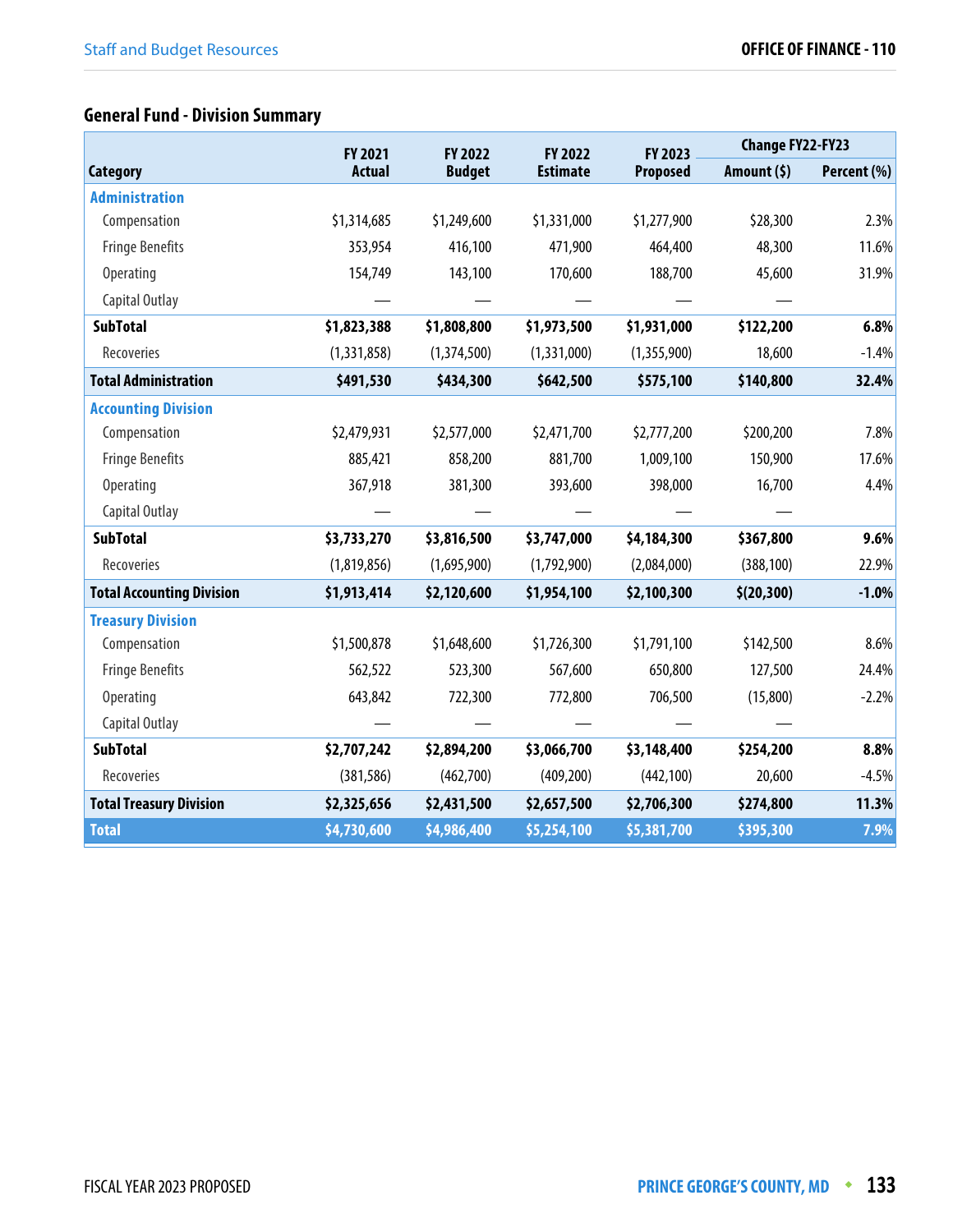## **DIVISION OVERVIEW**

#### **Administration**

The Administration Division oversees the activities of the office and has direct responsibility for coordinating and financing bond sales for capital projects including infrastructure, facility, equipment and technology acquisition.

The division administers a comprehensive insurance program designed to minimize the County's exposure to risk in the areas of professional, general and automobile liability, fire and casualty loss and workers' compensation.

#### **Fiscal Summary**

In FY 2023, the division expenditures increase \$140,800 or 32.4% over the FY 2022 budget. Staffing resources remain unchanged from the FY 2022 budget. The primary budget changes include:

 An increase in personnel costs due to mandated salary increases and a change in the fringe

benefit rate from 32.8% to 36.3% to align with projected healthcare and pension costs.

- An increase in the OIT technology allocation charge and advertising for vacancies in specialized professional associations.
- **A** decrease in recoveries due to a position reclassification in the Accounting division.

|                      | <b>FY 2023</b><br><b>FY 2022</b> |                 | <b>Change FY22-FY23</b> |                         |  |
|----------------------|----------------------------------|-----------------|-------------------------|-------------------------|--|
|                      | <b>Budget</b>                    | <b>Proposed</b> |                         | Amount (\$) Percent (%) |  |
| <b>Total Budget</b>  | \$434,300                        | \$575,100       | \$140,800               | 32.4%                   |  |
| <b>STAFFING</b>      |                                  |                 |                         |                         |  |
| Full Time - Civilian | 12                               | 12              | 0                       | $0.0\%$                 |  |
| Full Time - Sworn    | 0                                | $\Omega$        | 0                       | $0.0\%$                 |  |
| <b>Subtotal - FT</b> | 12                               | 12              | $\bf{0}$                | $0.0\%$                 |  |
| Part Time            | 0                                | 0               | 0                       | $0.0\%$                 |  |
| <b>Limited Term</b>  | 0                                | 0               | 0                       | $0.0\%$                 |  |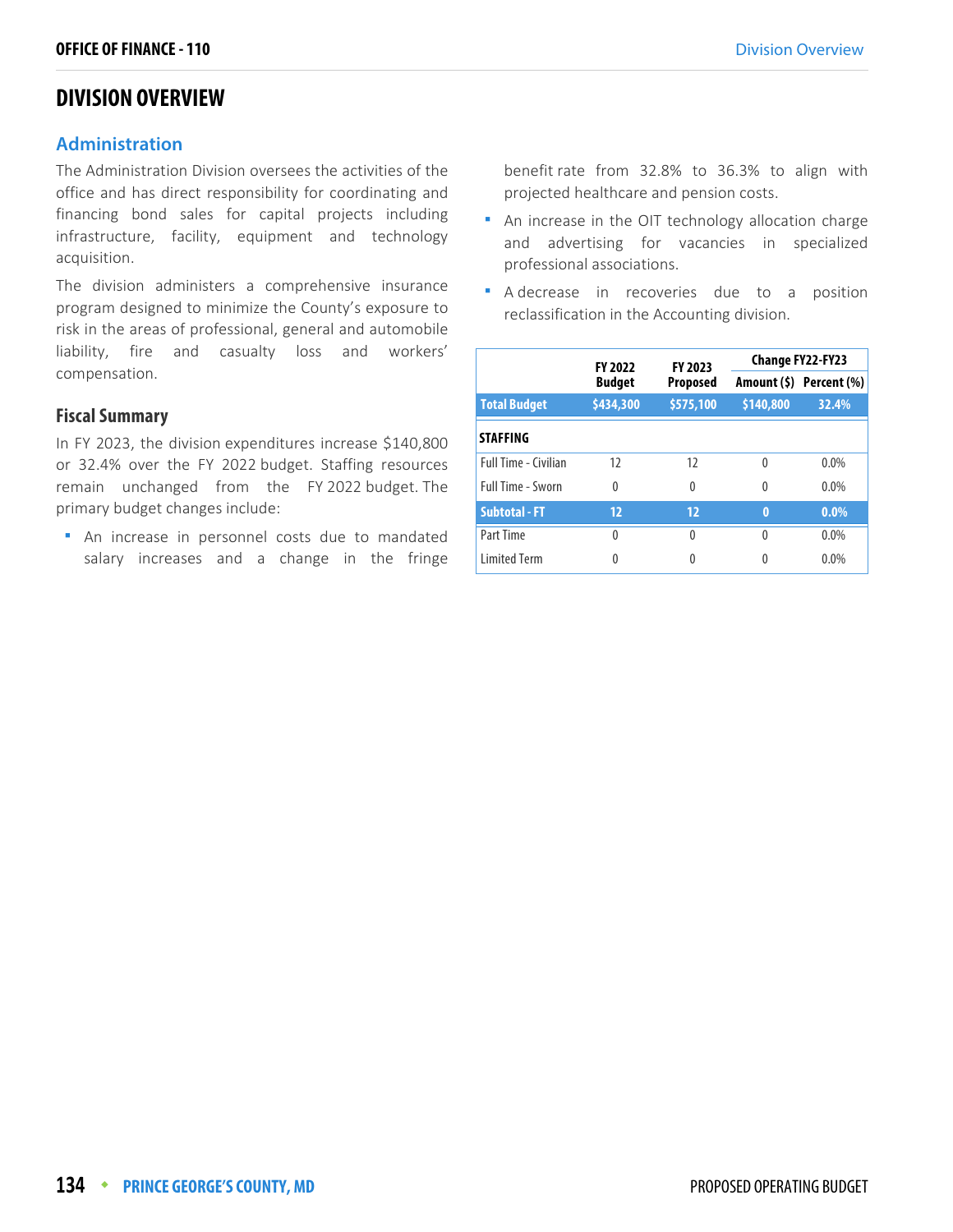#### **Accounting Division**

The Accounting Division is responsible for the timely and accurate recording and reporting of the financial activities of the County and the Redevelopment Authority to ensure conformity with legal requirements, administrative policy and Generally Accepted Accounting Principles. These activities are captured in several standard funds and account groups that include the General Fund; the Special Revenue Fund; the Debt Service Fund; the Capital Projects Fund; the Enterprise Funds, which include Solid Waste and Stormwater Management; the Internal Service Funds, such as the Self-Insurance Funds; the Trust, Agency and Pension Funds and the Fixed Assets and Long-Term Debt Account Groups. This division is also responsible for preparation of the Annual Comprehensive Financial Report, the State's Uniform Financial Report and the Indirect Cost Allocation Plan. The latter is used to recover indirect costs and fringe benefits applicable to grants and contracts. This division also performs all accounting functions related to County accounts receivable, accounts payable and travel transactions.

The Accounting Division coordinates two other major activities within the Office of Finance. The payroll unit maintains and operates the automated payroll system and processes the bi-weekly County payroll and monthly pension payments. The financial systems staff is responsible for maintaining and operating the County's automated accounting systems.

#### **Fiscal Summary**

In FY 2023, the division expenditures decrease \$20,300 or -1.0% under the FY 2022 budget. Staffing resources decrease by one from the FY 2022 budget. The primary budget changes include:

- An increase in personnel costs due to funding a new Payroll Supervisor (Accountant 3G) and two 1,000 hour positions to supplement during training.
- A decrease in personnel staffing due to moving a full time position from the general fund to grant funding. The position will be supported by the American Rescue Plan Act grant.
- **An increase in operating due to small increases in** line items like periodicals and the OIT technology allocation charge.
- **An increase in recoveries due to mandated salary** increases.

|                      | FY 2023<br><b>FY 2022</b> |              | <b>Change FY22-FY23</b> |                         |  |
|----------------------|---------------------------|--------------|-------------------------|-------------------------|--|
|                      | <b>Budget</b>             | Proposed     |                         | Amount (\$) Percent (%) |  |
| <b>Total Budget</b>  | \$2,120,600               | \$2,100,300  | \$(20, 300)             | $-1.0%$                 |  |
| <b>STAFFING</b>      |                           |              |                         |                         |  |
| Full Time - Civilian | 32                        | 31           | (1)                     | $-3.1\%$                |  |
| Full Time - Sworn    | $\Omega$                  | 0            | 0                       | $0.0\%$                 |  |
| <b>Subtotal - FT</b> | 32                        | 31           | (1)                     | $-3.1%$                 |  |
| Part Time            | $\Omega$                  | <sup>0</sup> | 0                       | $0.0\%$                 |  |
| <b>Limited Term</b>  | 0                         | <sup>0</sup> | 0                       | $0.0\%$                 |  |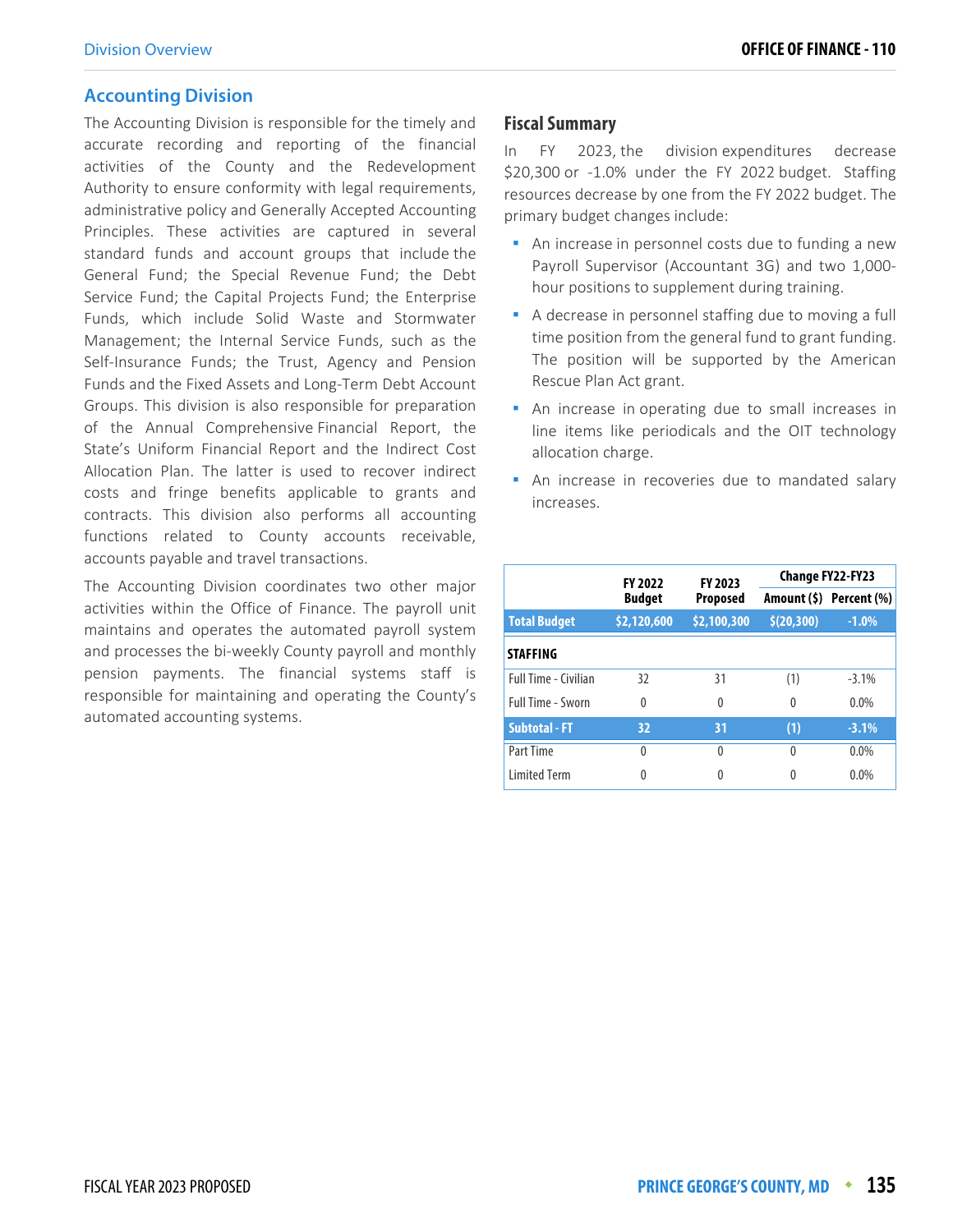#### **Treasury Division**

The Treasury Division collects and accounts for various taxes and fees including real property taxes, business personal property taxes, transfer and recordation taxes, telecommunication taxes and solid waste service charges. It also handles special area assessments for the County as well as taxes and charges for the State of Maryland, the Washington Suburban Sanitary Commission, the Maryland-National Capital Park and Planning Commission and all 27 municipalities. Other taxes administered include energy, mobile home and hotel/motel taxes. The Treasury Division is responsible for issuing tax certifications; auditing tax adjustments; processing eircuit breaker refunds; administering various tax credit programs; collecting fees associated with evictions; administering the semi-annual tax payment program; and selling properties at tax sale for delinquent taxes. The division also has responsibility for the management of cash flow and the investment of all funds not immediately required for expenditure in an effort to maximize return.

#### **Fiscal Summary**

In FY 2023, the division expenditures increase \$274,800 or 11.3% over the FY 2022 budget. Staffing

resources remain unchanged from the FY 2022 budget. The primary budget changes include:

- An increase in personnel costs for two previously unfunded document reviewer positions to improve document processing for transfer and recordation of land record filings.
- A decrease in operating due to a reduction in the banking services financial custodianship and legal tax consulting contracts to align with projected costs.
- A decrease in recoveries due to a reallocation of recoverable work to the Accounting division.

|                      | <b>FY 2022</b> | <b>FY 2023</b>  | Change FY22-FY23 |                         |  |
|----------------------|----------------|-----------------|------------------|-------------------------|--|
|                      | <b>Budget</b>  | <b>Proposed</b> |                  | Amount (\$) Percent (%) |  |
| <b>Total Budget</b>  | \$2,431,500    | \$2,706,300     | \$274,800        | 11.3%                   |  |
| <b>STAFFING</b>      |                |                 |                  |                         |  |
| Full Time - Civilian | 23             | 23              | $\Omega$         | $0.0\%$                 |  |
| Full Time - Sworn    | $\Omega$       | $\Omega$        | 0                | $0.0\%$                 |  |
| <b>Subtotal - FT</b> | 23             | 23              | $\bf{0}$         | $0.0\%$                 |  |
| Part Time            | $\Omega$       | $\Omega$        | $\Omega$         | $0.0\%$                 |  |
| <b>Limited Term</b>  | 0              | 0               | 0                | 0.0%                    |  |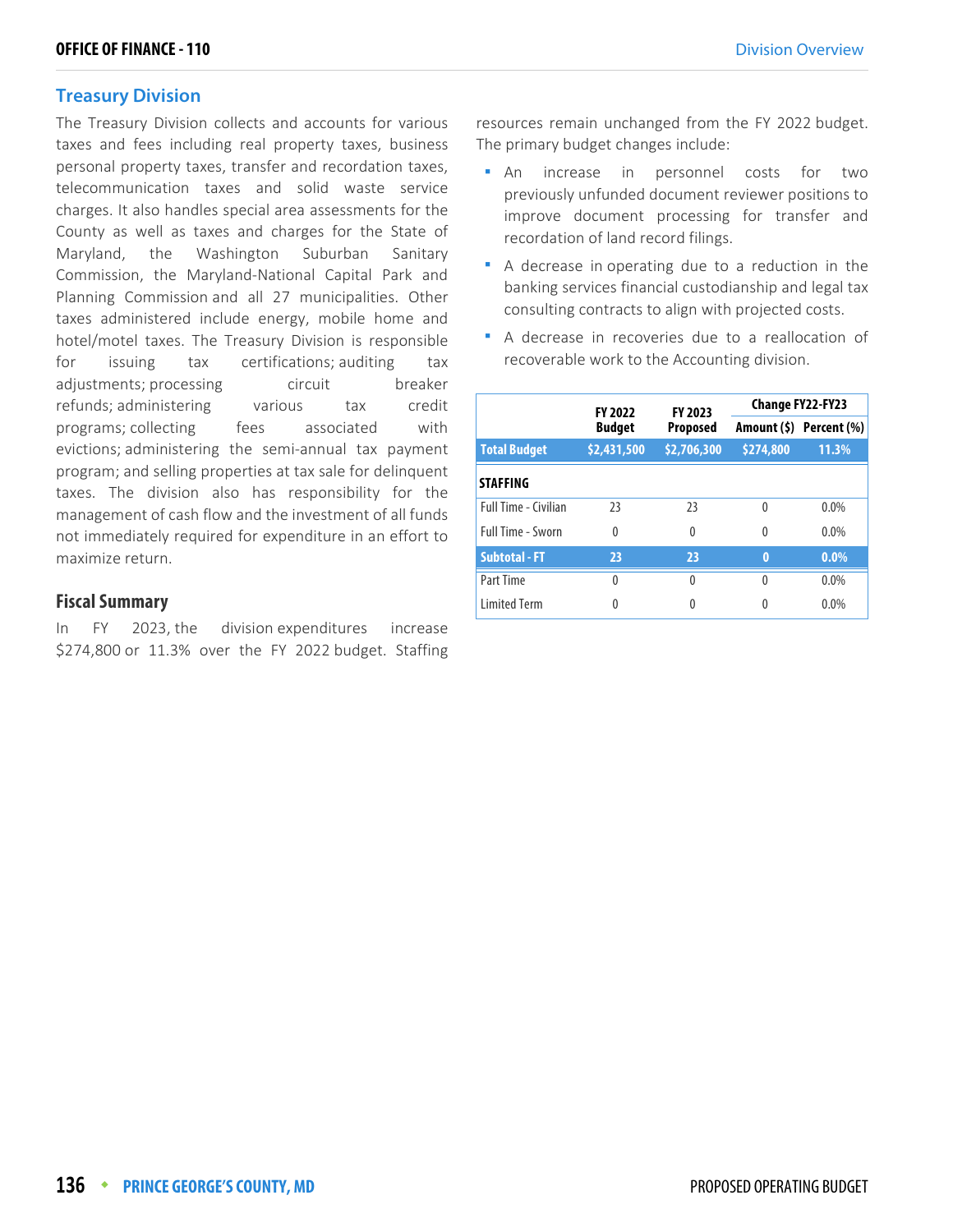# **SERVICE DELIVERY PLAN AND PERFORMANCE**

**Goal 1** — To ensure optimal revenue collection, financial and investment services are provided to County stakeholders in order to effectively obtain the funds to support County services.

**Objective 1.1** – Increase the percent of real property tax revenue collected.

| <b>FY 2027</b><br><b>Target</b> | <b>FY 2020</b><br>Actual | <b>FY 2021</b><br>Actual | <b>FY 2022</b><br><b>Estimated</b> | <b>FY 2023</b><br>Projected | Trend |
|---------------------------------|--------------------------|--------------------------|------------------------------------|-----------------------------|-------|
| 100%                            | 100%                     | 100%                     | 100%                               | 100%                        | ⇔     |

#### **Trend and Analysis**

The Office of Finance is responsible for cash and investment management, billing and collecting the County's real and personal property taxes, conducting the annual sale of tax lien certificates, processing documents for transfer and recordation tax collection, managing various property credits and collecting other business taxes. Real property taxes are the largest source of revenue for the County. The annual sale of tax lien certificates is a tax collection technique to recover payment of delinquent taxes by auctioning liens against a property. While the number of tax liens varies, the sale of the tax liens mitigates the loss of uncollected revenues. Real property tax collection rates have remained consistent at close to 100%.

| <b>Measure Name</b>                                      | FY 2019<br><b>Actual</b> | FY 2020<br>Actual | FY 2021<br><b>Actual</b> | FY 2022<br><b>Estimated</b> | FY 2023<br>Projected |
|----------------------------------------------------------|--------------------------|-------------------|--------------------------|-----------------------------|----------------------|
| <b>Resources (Input)</b>                                 |                          |                   |                          |                             |                      |
| Revenue collection staff                                 | 21                       | 22                | 22                       | 23                          | 26                   |
| <b>Workload, Demand and Production (Output)</b>          |                          |                   |                          |                             |                      |
| Tax payments processed                                   | 482,464                  | 481,639           | 492,103                  | 500,000                     | 503,000              |
| Tax sale certificates processed                          | 2,122                    | 1,528             | 1,859                    | 1,800                       | 1,800                |
| Tax lien certificates sold to purchasers                 | 89%                      | 94%               | 95%                      | 92%                         | 92%                  |
| Revenue collected through payment services<br>(millions) | \$88.7                   | \$115.9           | \$162.7                  | \$179.0                     | \$196.9              |
| Tax inquiry calls received                               | 0                        | 38,214            | 47,744                   | 50,000                      | 50,000               |
| Client lot liens processed                               | 0                        | 222               | 209                      | 225                         | 225                  |
| Tax bills generated                                      | 380,392                  | 376,234           | 391,801                  | 393,960                     | 396,130              |
| <b>Efficiency</b>                                        |                          |                   |                          |                             |                      |
| Tax payments processed per staff member                  | 23,631.0                 | 21,893.0          | 29,368.0                 | 21,739.0                    | 19,346.0             |
| <b>Impact (Outcome)</b>                                  |                          |                   |                          |                             |                      |
| Real property taxes collected                            | 100%                     | 100%              | 100%                     | 100%                        | 100%                 |
| Personal property taxes collected                        | 97%                      | 94%               | 94%                      | 94%                         | 94%                  |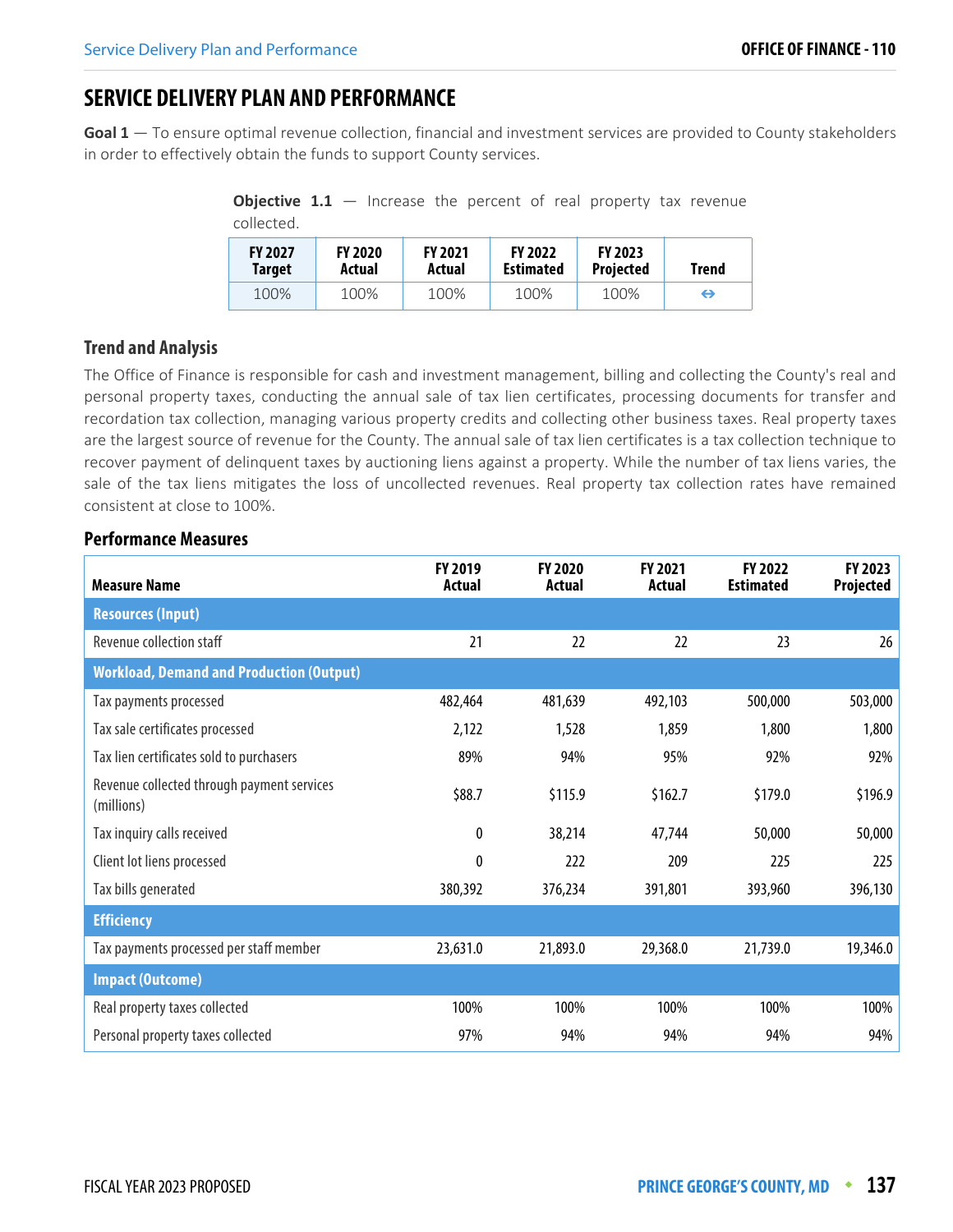**Goal 2** — To provide management/advisory services and training to County agencies in order to minimize the County's risk exposure.

**Objective 2.1** – Reduce risk management payments to claimants (millions).

| <b>FY 2027</b> | <b>FY 2020</b> | <b>FY 2021</b> | <b>FY 2022</b>   | <b>FY 2023</b>   | Trend |
|----------------|----------------|----------------|------------------|------------------|-------|
| <b>Target</b>  | Actual         | Actual         | <b>Estimated</b> | <b>Projected</b> |       |
| S45.0          | \$34.0         | \$52.0         | \$39.0           | \$39.0           | m     |

#### **Trend and Analysis**

The Risk Management Office provides management oversight over the County's Risk Pool (County, Board of Education, Community College & Memorial Library) claims administration servicing contract for third party liability, property claims and first party employee(s) workers' compensation claims. Other essential functions include the management of the County's self-insurance program as approved by both the County Council and the State of Maryland.

The number of new risk management claims processed decreased ten percent from FY 2019 to FY 2020 and decreased another nine percent from FY 2020 to FY 2021. FY 2022 claims are expected to increase over FY 2021 as a result of claims connected to the COVID-19 pandemic. In-person safety training classes have not been conducted since March 2020. The goal is to begin some in-person classes in March 2022.

FY 2020 actuals for "Claims reported and closed" have been restated for accuracy.

FY 2019 actuals for "Claims received per adjuster" have been restated for accuracy.

| <b>Measure Name</b>                                         | FY 2019<br>Actual | FY 2020<br><b>Actual</b> | FY 2021<br>Actual | FY 2022<br><b>Estimated</b> | FY 2023<br><b>Projected</b> |
|-------------------------------------------------------------|-------------------|--------------------------|-------------------|-----------------------------|-----------------------------|
| <b>Resources (Input)</b>                                    |                   |                          |                   |                             |                             |
| Adjusters                                                   | 21                | 20                       | 21                | 22                          | 23                          |
| Safety trainers                                             | 1                 | 1                        | 1                 | 1                           | 1                           |
| <b>Workload, Demand and Production (Output)</b>             |                   |                          |                   |                             |                             |
| New risk management claims processed                        | 2,488             | 2,236                    | 2,033             | 2,300                       | 2,400                       |
| Risk management claims closed                               | 3,328             | 3,540                    | 3,047             | 3,300                       | 3,400                       |
| Employee safety training classes conducted                  | 79                | 46                       | $\mathbf{0}$      | 6                           | 12                          |
| Web-based training sessions                                 | 0                 | 14                       | 1,284             | 7,000                       | 7,500                       |
| Claims settled through the Office of Law                    | 494               | 423                      | 381               | 400                         | 400                         |
| <b>Efficiency</b>                                           |                   |                          |                   |                             |                             |
| Claims received per adjuster                                | 118.5             | 111.8                    | 96.8              | 104.5                       | 104.3                       |
| <b>Quality</b>                                              |                   |                          |                   |                             |                             |
| Claims reported and closed                                  | 1%                | 1%                       | 2%                | 1%                          | 1%                          |
| <b>Impact (Outcome)</b>                                     |                   |                          |                   |                             |                             |
| Risk management reserve payments to claimants<br>(millions) | \$30.0            | \$34.0                   | \$52.0            | \$39.0                      | \$39.0                      |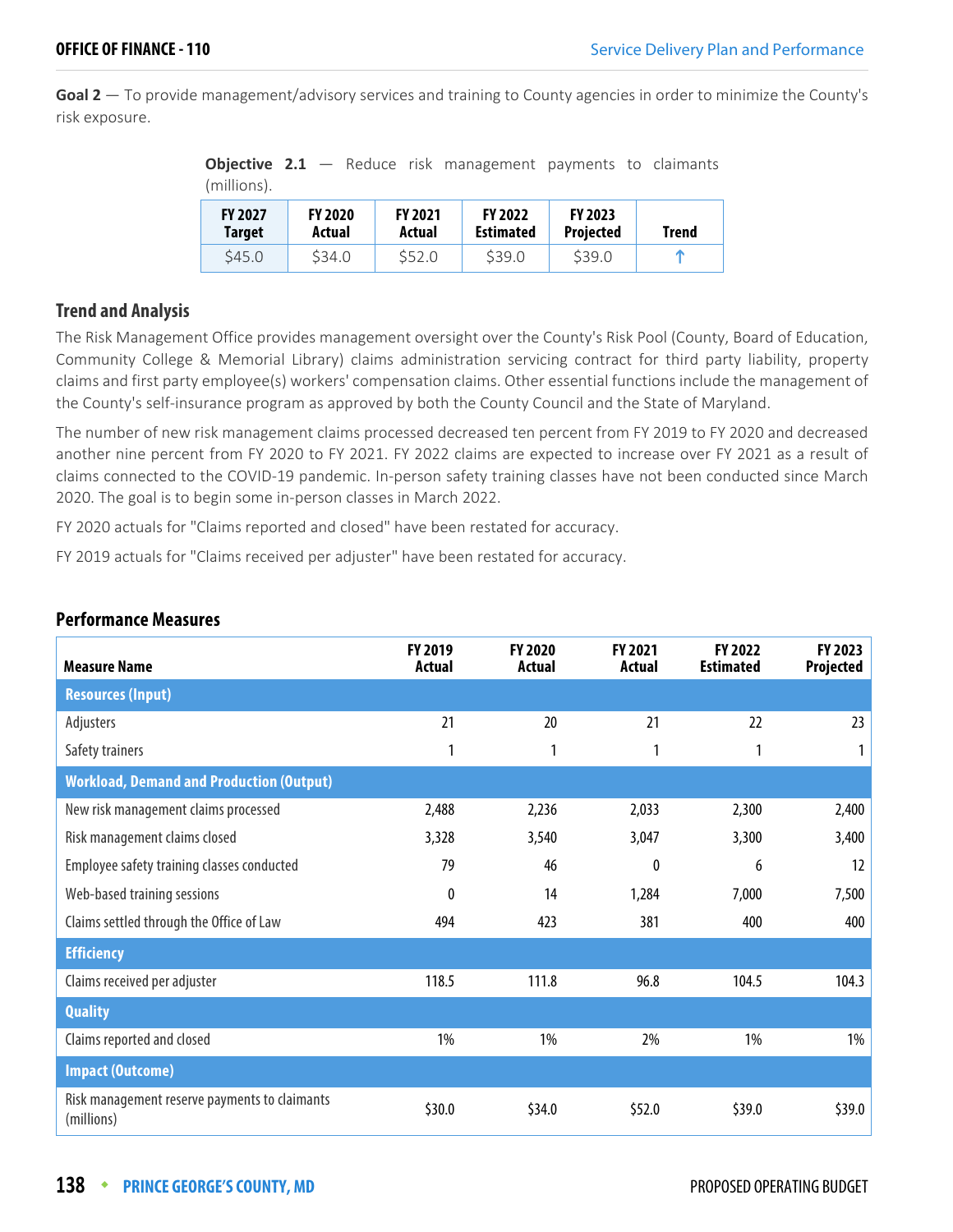**Goal 3** — To provide funds disbursement operations to County agencies in order to pay County obligations.

**Objective 3.1** – Increase the percent of all County obligations paid on time.

| <b>FY 2027</b> | <b>FY 2020</b> | <b>FY 2021</b> | <b>FY 2022</b>   | <b>FY 2023</b>   | <b>Trend</b> |
|----------------|----------------|----------------|------------------|------------------|--------------|
| Target         | Actual         | Actual         | <b>Estimated</b> | <b>Projected</b> |              |
| 99%            | 93%            | 97%            | 98%              | 98%              |              |

#### **Trend and Analysis**

County obligations include payroll (active and retiree), vendor invoices and other obligations. The percentage of all County obligations paid on time has remained consistent at approximately 97%. All payroll payments are made on time. The percentage of vendor payments paid on time has remained above 80%, but decreased from 89% in FY 2019 to 82% in FY 2021 due to a change in the mix of payments. Mass juror payments were discontinued while the Circuit and District courts were closed due to the COVID-19 pandemic.

| <b>Measure Name</b>                             | FY 2019<br><b>Actual</b> | <b>FY 2020</b><br><b>Actual</b> | FY 2021<br>Actual | FY 2022<br><b>Estimated</b> | FY 2023<br>Projected |
|-------------------------------------------------|--------------------------|---------------------------------|-------------------|-----------------------------|----------------------|
| <b>Resources (Input)</b>                        |                          |                                 |                   |                             |                      |
| Payroll staff                                   | 6                        | 6                               | 6                 | 6                           | 6                    |
| Accounts payable staff                          | 6                        | 6                               | 6                 | 6                           | 6                    |
| <b>Workload, Demand and Production (Output)</b> |                          |                                 |                   |                             |                      |
| Payroll payments                                | 263,740                  | 264,488                         | 244,531           | 250,000                     | 252,000              |
| Vendor payments                                 | 79,911                   | 67,118                          | 42,075            | 57,258                      | 60,000               |
| <b>Efficiency</b>                               |                          |                                 |                   |                             |                      |
| Payroll payments per payroll staff person       | 43,957.0                 | 44,081.0                        | 40,755.0          | 41,667.0                    | 42,000.0             |
| Vendor payments per accounts payable staff      | 13,319.0                 | 11,184.0                        | 7,013.0           | 9,543.0                     | 10,000.0             |
| <b>Quality</b>                                  |                          |                                 |                   |                             |                      |
| Payroll obligations processed without error     | 100%                     | 100%                            | 100%              | 100%                        | 100%                 |
| Payroll payments issued by due date             | 100%                     | 100%                            | 100%              | 100%                        | 100%                 |
| Vendor payments issued by due date              | 89%                      | 86%                             | 82%               | 87%                         | 90%                  |
| <b>Impact (Outcome)</b>                         |                          |                                 |                   |                             |                      |
| County obligations paid on time                 | 95%                      | 93%                             | 97%               | 98%                         | 98%                  |